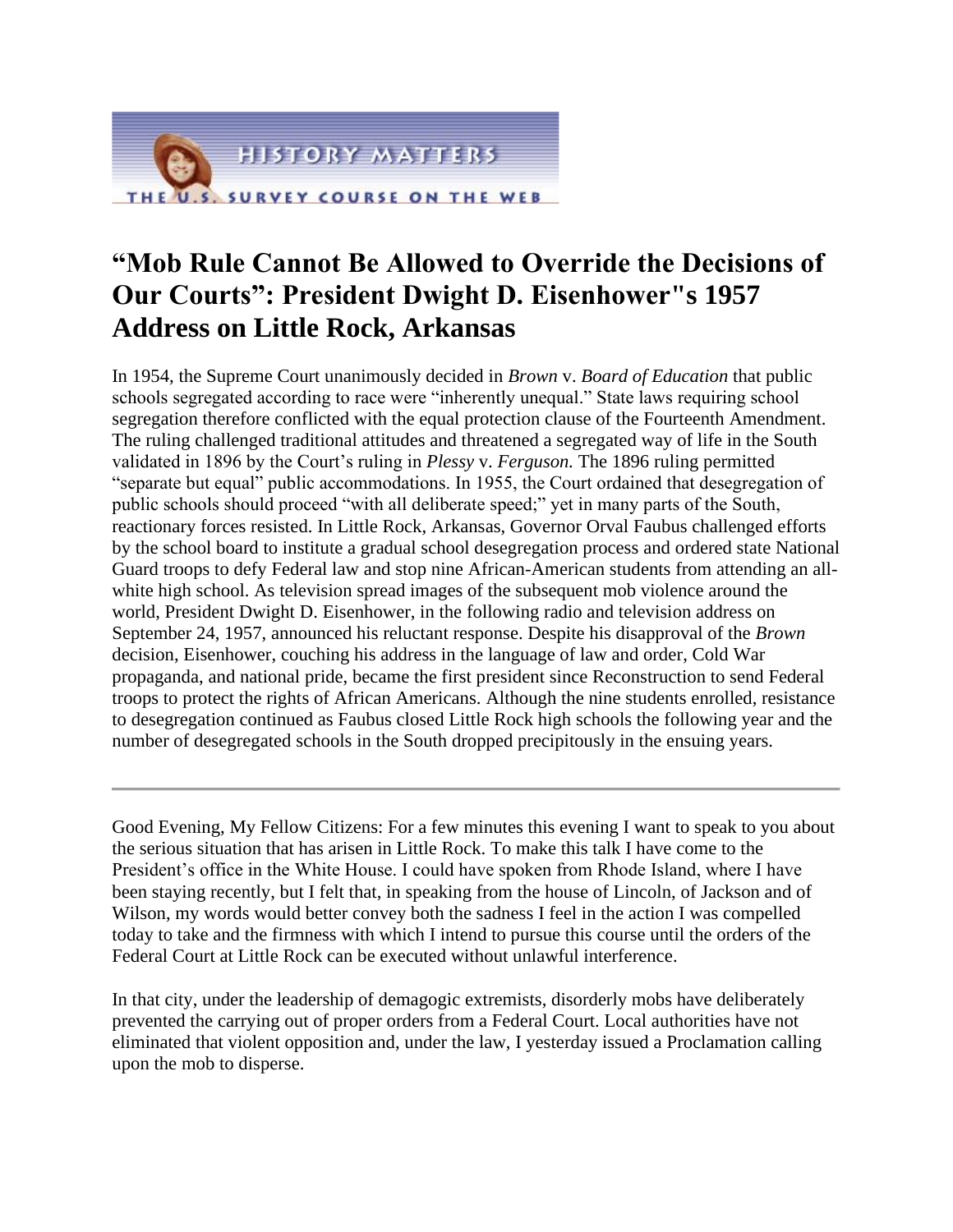This morning the mob again gathered in front of the Central High School of Little Rock, obviously for the purpose of again preventing the carrying out of the Court's order relating to the admission of Negro children to that school.

Whenever normal agencies prove inadequate to the task and it becomes necessary for the Executive Branch of the Federal Government to use its powers and authority to uphold Federal Courts, the President's responsibility is inescapable. In accordance with that responsibility, I have today issued an Executive Order directing the use of troops under Federal authority to aid in the execution of Federal law at Little Rock, Arkansas. This became necessary when my Proclamation of yesterday was not observed, and the obstruction of justice still continues.

It is important that the reasons for my action be understood by all our citizens. As you know, the Supreme Court of the United States has decided that separate public educational facilities for the races are inherently unequal and therefore compulsory school segregation laws are unconstitutional.

Our personal opinions about the decision have no bearing on the matter of enforcement; the responsibility and authority of the Supreme Court to interpret the Constitution are very clear. Local Federal Courts were instructed by the Supreme Court to issue such orders and decrees as might be necessary to achieve admission to public schools without regard to race—and with all deliberate speed.

During the past several years, many communities in our Southern States have instituted public school plans for gradual progress in the enrollment and attendance of school children of all races in order to bring themselves into compliance with the law of the land.

They thus demonstrated to the world that we are a nation in which laws, not men, are supreme.

I regret to say that this truth—the cornerstone of our liberties—was not observed in this instance.

It was my hope that this localized situation would be brought under control by city and State authorities. If the use of local police powers had been sufficient, our traditional method of leaving the problems in those hands would have been pursued. But when large gatherings of obstructionists made it impossible for the decrees of the Court to be carried out, both the law and the national interest demanded that the President take action.

Here is the sequence of events in the development of the Little Rock school case.

In May of 1955, the Little Rock School Board approved a moderate plan for the gradual desegregation of the public schools in that city. It provided that a start toward integration would be made at the present term in the high school, and that the plan would be in full operation by 1963. Here I might say that in a number of communities in Arkansas integration in the schools has already started and without violence of any kind. Now this Little Rock plan was challenged in the courts by some who believed that the period of time as proposed in the plan was too long.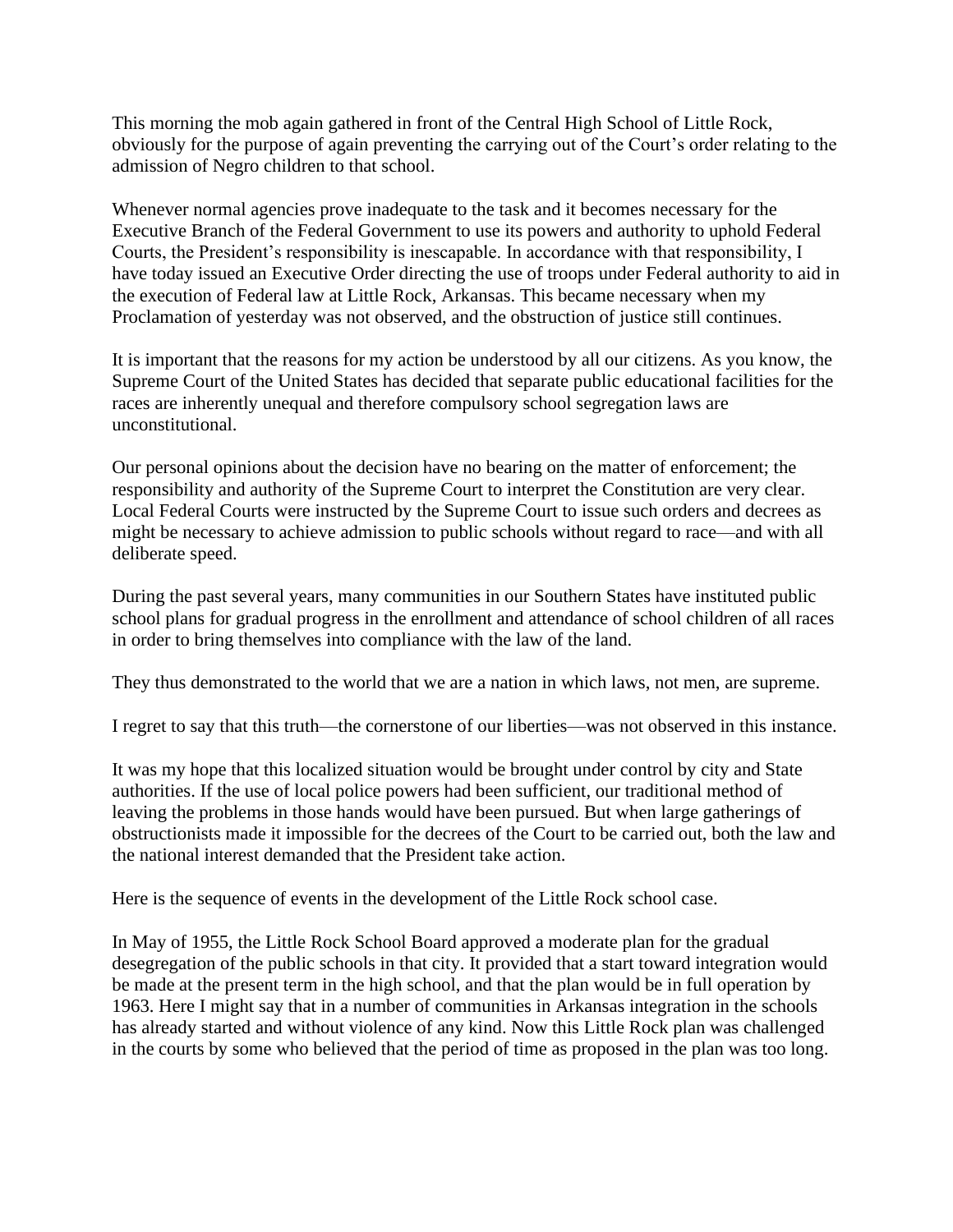The United States Court at Little Rock, which has supervisory responsibility under the law for the plan of desegregation in the public schools, dismissed the challenge, thus approving a gradual rather than an abrupt change from the existing system. The court found that the school board had acted in good faith in planning for a public school system free from racial discrimination.

Since that time, the court has on three separate occasions issued orders directing that the plan be carried out. All persons were instructed to refrain from interfering with the efforts of the school board to comply with the law.

Proper and sensible observance of the law then demanded the respectful obedience which the nation has a right to expect from all its people. This, unfortunately, has not been the case at Little Rock. Certain misguided persons, many of them imported into Little Rock by agitators, have insisted upon defying the law and have sought to bring it into disrepute. The orders of the court have thus been frustrated.

The very basis of our individual rights and freedoms rests upon the certainty that the President and the Executive Branch of Government will support and insure the carrying out of the decisions of the Federal Courts, even, when necessary with all the means at the President's command.

Unless the President did so, anarchy would result.

There would be no security for any except that which each one of us could provide for himself.

The interest of the nation in the proper fulfillment of the law's requirements cannot yield to opposition and demonstrations by some few persons.

Mob rule cannot be allowed to override the decisions of our courts.

Now, let me make it very clear that Federal troops are not being used to relieve local and state authorities of their primary duty to preserve the peace and order of the community. Nor are the troops there for the purpose of taking over the responsibility of the School Board and the other responsible local officials in running Central High School. The running of our school system and the maintenance of peace and order in each of our States are strictly local affairs and the Federal Government does not interfere except in a very few special cases and when requested by one of the several States. In the present case the troops are there, pursuant to law, solely for the purpose of preventing interference with the orders of the Court.

The proper use of the powers of the Executive Branch to enforce the orders of a Federal Court is limited to extraordinary and compelling circumstances. Manifestly, such an extreme situation has been created in Little Rock. This challenge must be met and with such measures as will preserve to the people as a whole their lawfully-protected rights in a climate permitting their free and fair exercise. The overwhelming majority of our people in every section of the country are united in their respect for observance of the law—even in those cases where they may disagree with that law.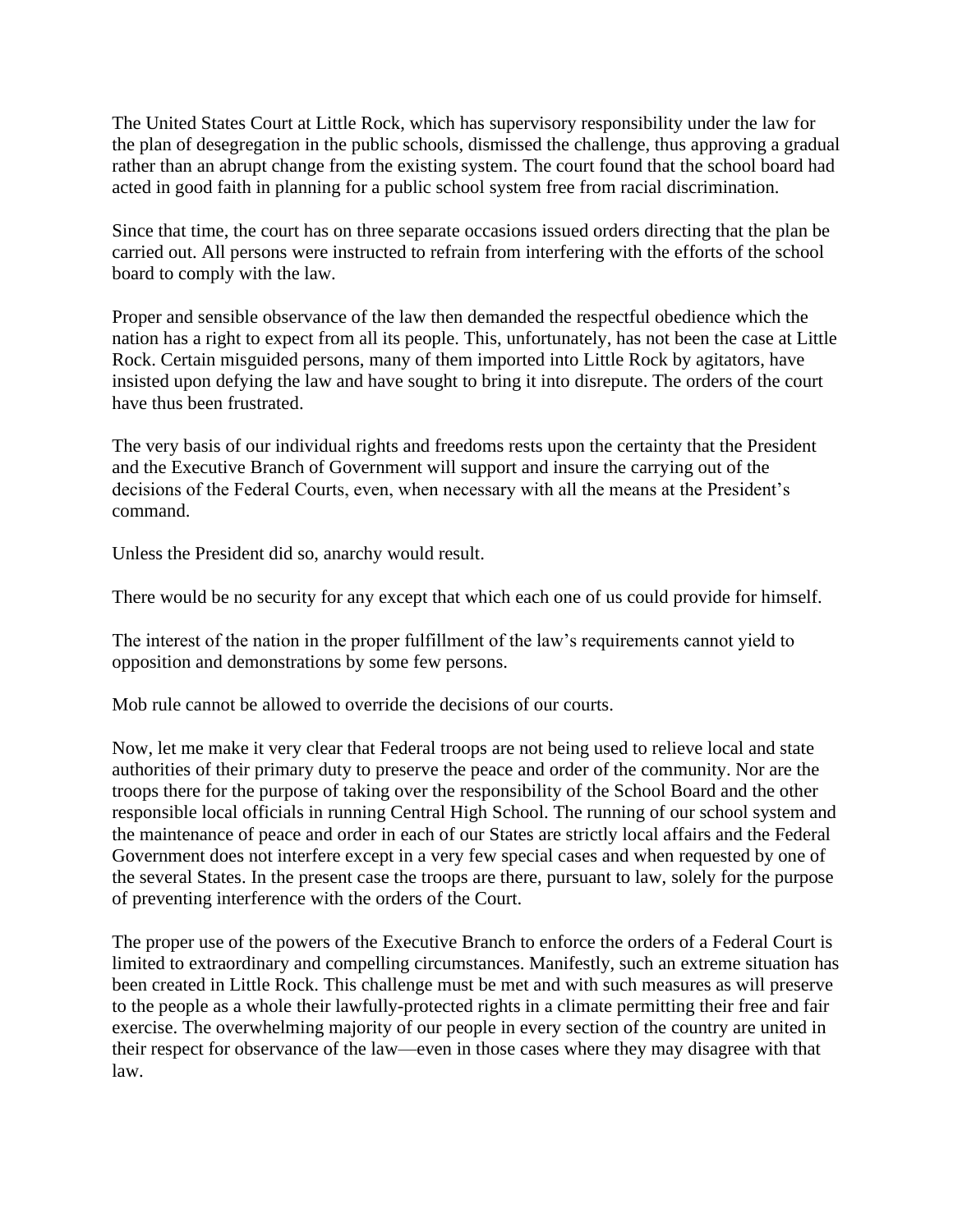They deplore the call of extremists to violence.

The decision of the Supreme Court concerning school integration, of course, affects the South more seriously than it does other sections of the country. In that region I have many warm friends, some of them in the city of Little Rock. I have deemed it a great personal privilege to spend in our Southland tours of duty while in the military service and enjoyable recreational periods since that time.

So from intimate personal knowledge, I know that the overwhelming majority of the people in the South—including those of Arkansas and of Little Rock—are of good will, united in their efforts to preserve and respect the law even when they disagree with it.

They do not sympathize with mob rule. They, like the rest of our nation, have proved in two great wars their readiness to sacrifice for America.

A foundation of our American way of life is our national respect for law.

In the South, as elsewhere, citizens are keenly aware of the tremendous disservice that has been done to the people of Arkansas in the eyes of the nation, and that has been done to the nation in the eyes of the world.

At a time when we face grave situations abroad because of the hatred that Communism bears toward a system of government based on human rights, it would be difficult to exaggerate the harm that is being done to the prestige and influence, and indeed to the safety, of our nation and the world.

Our enemies are gloating over this incident and using it everywhere to misrepresent our whole nation. We are portrayed as a violator of those standards of conduct which the peoples of the world united to proclaim in the Charter of the United Nations. There they affirmed "faith in fundamental human rights" and "in the dignity and worth of the human person" and they did so "without distinction as to race, sex, language or religion."

And so, with deep confidence, I call upon the citizens of the State of Arkansas to assist in bringing to an immediate end all interference with the law and its processes. If resistance to the Federal Court orders ceases at once, the further presence of Federal troops will be unnecessary and the City of Little Rock will return to its normal habits of peace and order and a blot upon the fair name and high honor of our nation in the world will be removed.

Thus will be restored the image of America and of all its parts as one nation, indivisible, with liberty and justice for all.

Good night, and thank you very much.

September 24, 1957

President Dwight D. Eisenhower